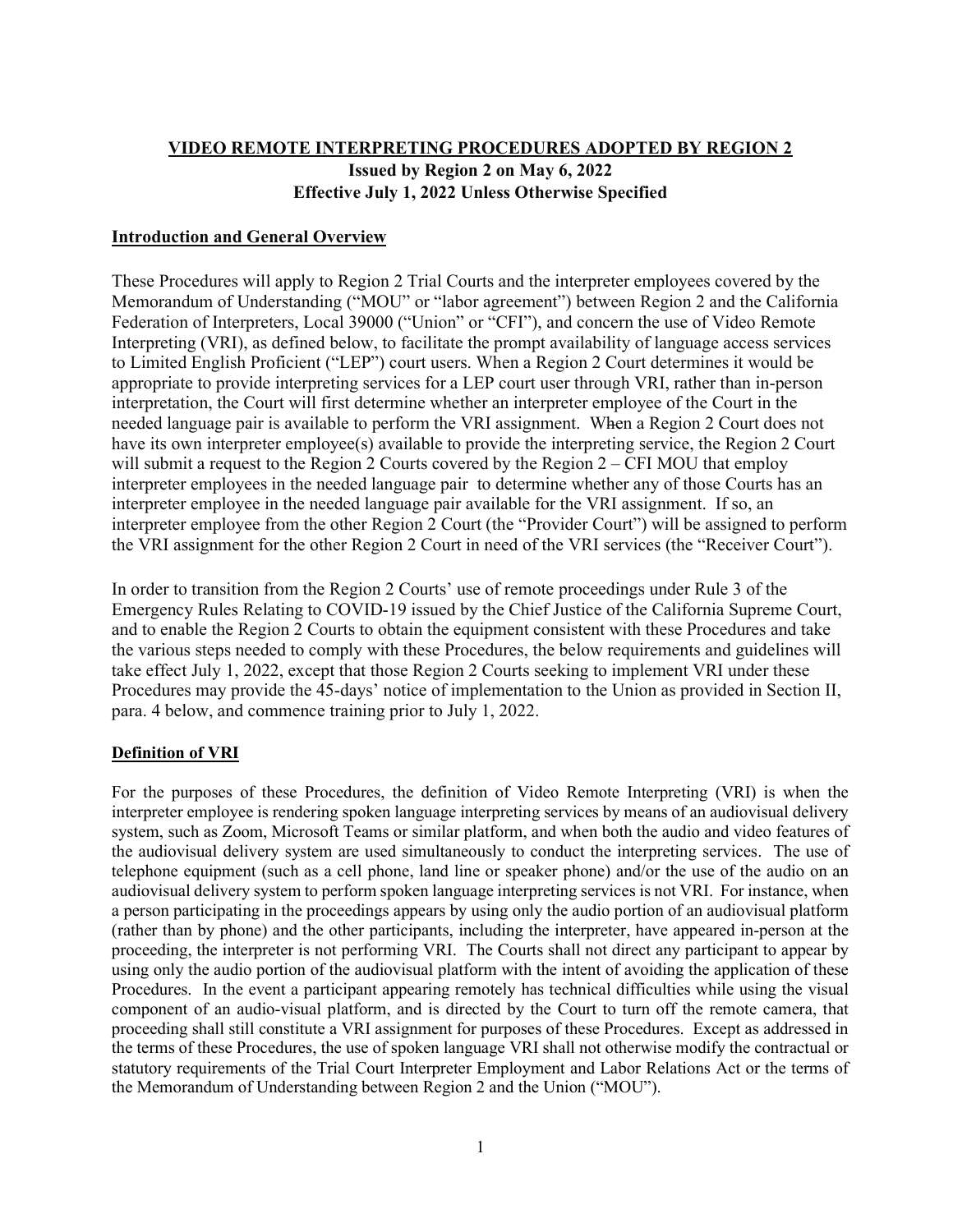These Procedures are not intended to restrict or otherwise limit the Region 2 Courts' use of remote interpreting that does not otherwise meet the definition of VRI above. Such use may continue consistent with existing policies and/or procedures of a Court.

#### Section I

1. Labor Management Committee - A VRI Labor Management Committee will be established by the Region to review and attempt to resolve operational issues, including but not limited to technology issues, that may arise as the result of the implementation of VRI. The Committee may recommend a process for evaluating the VRI events and may make recommendations to the applicable Courts' Chief Executive Officer(s) regarding ways to make the VRI more effective. The Committee will develop a short survey for the five main languages spoken in the area for LEPs to include overall level of satisfaction from 1-5 and any comments/suggestions.

The Committee shall meet quarterly (or more often by mutual agreement). Each side shall submit a written agenda to the other not less than ten working days before the meeting. If neither party submits any agenda items, there shall be no meeting. Based upon the submitted agenda, the Region 2 Chair at its discretion shall determine the appropriate composition of Region 2's representatives for the Committee meeting. For instance, if the requested agenda item concerns a matter applicable to a specific Region 2 Court only, the composition of the Region's representatives at the Committee meeting may be limited to a Region representative and a representative from the specific Region 2 Court that is the subject of the requested agenda item. In the event the requested agenda item concerns multiple Region 2 Courts, the Region Chair may appoint up to three representatives to attend the Committee meeting. The Union may appoint up to three representatives to attend the Committee meeting.

The Committee shall sunset eighteen months after implementation. Thereafter, VRI will be a topic discussed at each local Court's labor management committee meeting as needed; reviewing and attempting to resolve operational matters including but not limited to technology issues.

2. Compensation – Region 2 Interpreter employees who are assigned by their employer Court ("Home Court") to perform spoken language VRI for another Region 2 trial court ("Receiver Court") shall receive a 25% stipend for any day in which they perform spoken language VRI for the Region 2 Receiver Court. For instance, if a full-time interpreter employee of a Region 2 trial court who works 8 hours in a day is assigned by his/her Home Court to perform and does perform VRI for 10 minutes within that day for a Region 2 Receiver Court, the interpreter employee will receive a 25% stipend for the 8 hours, even though the interpreter employee does not perform VRI for the entire 8 hours. The stipend for part-time interpreters shall be based upon the number of hours they were assigned to work on that day. For instance, if the part-time interpreter employee of a Region 2 trial court is assigned by his/her Home Court to work and does work for four hours on the day, including performance of interpretation on assignment(s) for his/her Home Court and the interpreter's performance of VRI for a Region 2 Receiver Court, the part-time employee shall receive a 25% stipend for the four hours.

When an interpreter is performing VRI on behalf of their Home Court, the interpreter is **not** eligible for the stipend.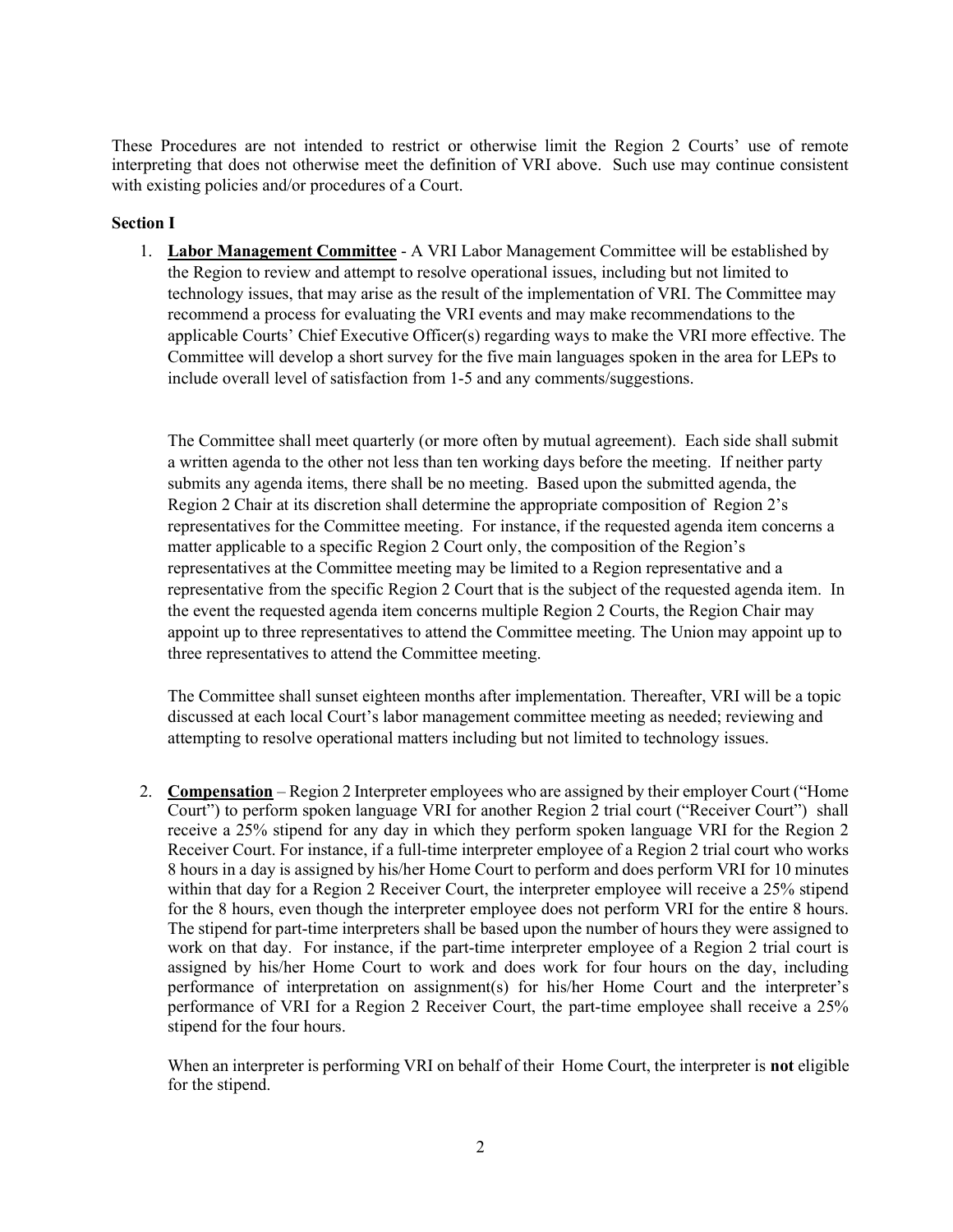An interpreter employee who is working on cross-assignment at a Region 2 trial court or a trial court in another Region, and who performs VRI on behalf of the cross-assigned trial court is not eligible for the stipend. Instead, his/her compensation shall be governed by Article 20 (Cross-Assignment Procedures) of the MOU.

3. Reporting of VRI events – Each court will maintain a record of VRI events including the date, case name and number, language, case type, event type, duration, Interpreter assigned, whether the Interpreter assigned is an employee or independent contractor, the location of the interpreter while performing the VRI event (courtroom, VRI room, or facility/location other than the Court), any difficulties encountered, and whether the interpreter is certified, registered or provisionally qualified. The Region Chair will provide a report to the Union of VRI events upon request at reasonable intervals, not to exceed quarterly reports.

#### 4. Technical Minimums for VRI Equipment

- a. The following are minimum specifications for equipment at a Region 2 Home Court/Provider Court for its Interpreter employees to use to provide VRI for a Receiver Court, and/or to provide VRI on behalf of their Home Court when the Interpreter employee is remote from both the proceeding/event and the individual(s) for whom the interpreter employee is rendering the interpreting services.
	- (1) Computer with processor that is dual core 2Ghz or higher, has at least 4Gb of memory, has two flat panel displays/monitors, each with screen size of at least 19 inches and resolution of at least 1280 x 720 PPI (pixels per inch), has a wired Internet connection with bandwidth for group video calling that is, at a minimum, for 720p HD video – 2.6 Mbps/1.8Mbps (up/down);
	- (2) A webcam (integrated or external) with minimum 720p (1280 x 720 pixels) and 30 FPS (frames per second); and
	- (3) Integrated headset (speakers and microphone) that is wired , USB 2.0 connectivity or other appropriate cabling to connect the headset to the computer, and with a noise cancelling microphone.
- b. Minimum Specifications for Equipment at the Region 2 Receiver Court or Region 2 Home Court under the Circumstances Identified in 4.a. above:
	- (1) At least one webcam to capture the view of the Judicial Officer, and both counsel tables; with minimum 720p (1280 x 720 pixels) and 30 FPS (frames per second);
	- (2) Webcam, or tablet/laptop/other device with integrated webcam with minimum 720p (1280 x 720 pixels) and 30 FPS, so that Provider Court interpreter employee can view the LEP litigant or witness who needs the interpreter services and is present within the Courtroom;
	- (3) Audio equipment sufficient in the courtroom for all courtroom participants (Judicial Officer, legal counsel, litigants, witness, and court reporter) to hear the interpreter employee and for the interpreter employee to hear the Judicial Officer, legal counsel, litigants and witness.

The Courts have the discretion to change the audiovisual platform used and to upgrade and/or change the equipment and/or technology used, provided they meet the above minimum specifications.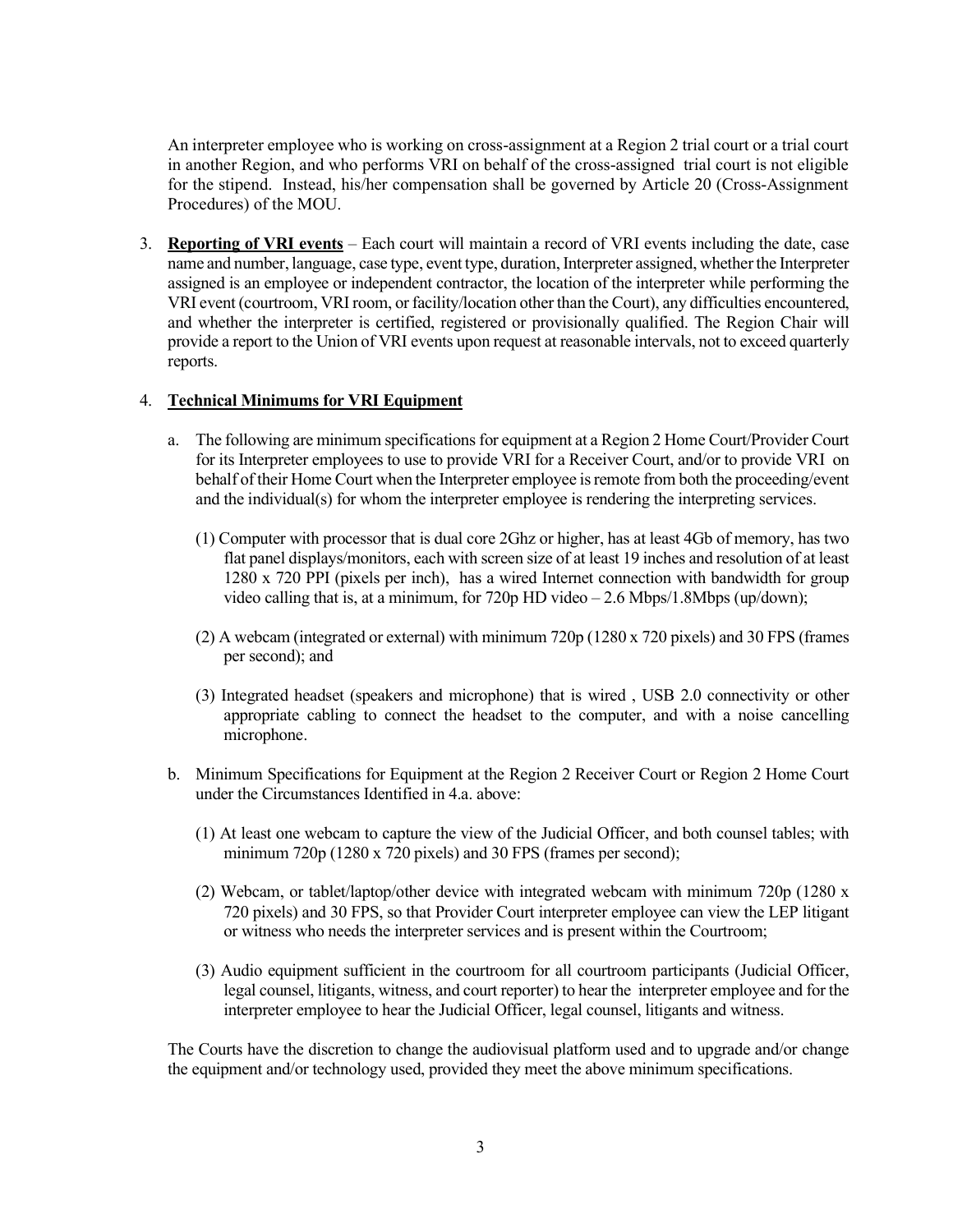#### Section II

#### 1. VRI Guidelines

- a. In addition to the guidelines set forth below, the Region adopts the attached provisions from the Judicial Council of California ("JCC") Recommended Guidelines and Minimum Specifications for Video Remote Interpreting (VRI) for Spoken Language Interpreted Events, dated May 21, 2021, as an addendum to these Procedures. Where or if the JCC guidelines are determined to conflict with the guidelines below, the guidelines in Section II shall prevail.
- b. A Court should conduct an individual analysis of the language and legal demands of the case before recommending VRI for the assignment. Except in those matters in which a Judicial officer has determined that a witness, attorney and/or litigant will be allowed to appear remotely, the interpreter coordinator/manager will perform an analysis of whether the use of VRI for the assignment is appropriate based on the following guidelines:
	- i. Events that are expected to last less than 30 minutes in duration.
	- ii. Events that are not complex, or events of a routine nature.
	- iii. Events that are generally non-evidentiary (meaning hearings or other matters without testimony or hearing or matters that are uncontested).
	- iv. Events involving uncontested infractions that require no testimony, like traffic cases.
	- v. Events of a nature that cannot be delayed such as arraignments for in–custody defendants, bond review hearings, bail reductions, O.R. hearings (own recognizance hearings), and temporary restraining orders, including domestic violence and civil harassment restraining orders.
	- vi. Out-of-court communications such as attorney-client conference/interviews, courtmandated or appointed services (such as mediation or family court services), probate investigation interviews, self-help centers, post-court services, review of probation conditions, pre-trial services, and language access services in other facilities that are required for a court case (examples include but are not limited to hospitals, clinics, psychiatric facilities, and incarceration/detention facilities).
- c. If the Region 2 Court determines that the assignment is appropriate for VRI and the Court's own interpreter employees in the needed language pair are not available for the assignment, the Region 2 Court will submit a request to the Region 2 Courts that employ interpreter employees (who are covered by this Procedure) in the needed language pair to determine whether any of those Courts has an interpreter employee in the needed language pair available for the VRI assignment. An available interpreter employee from the other Region 2 Court (the "Provider Court") will be assigned to perform the VRI assignment for the other Region 2 Court in need of the VRI services (the "Receiver Court") (See paragraph j below concerning the procedures for the Region 2 Provider Court to follow in making the assignment).

In the event an interpreter employee from a Region 2 Provider Court is not reasonably available for the VRI assignment at the Region 2 Receiver Court, the Region 2 Court in need of the interpreter services has the option, but is not required, to seek an interpreter employee from a Provider Court in another Region. Otherwise, the Region 2 Court in need of the interpreter services will follow the applicable cross-assignment procedures in Article 20 of the labor agreement between Region 2 and CFI.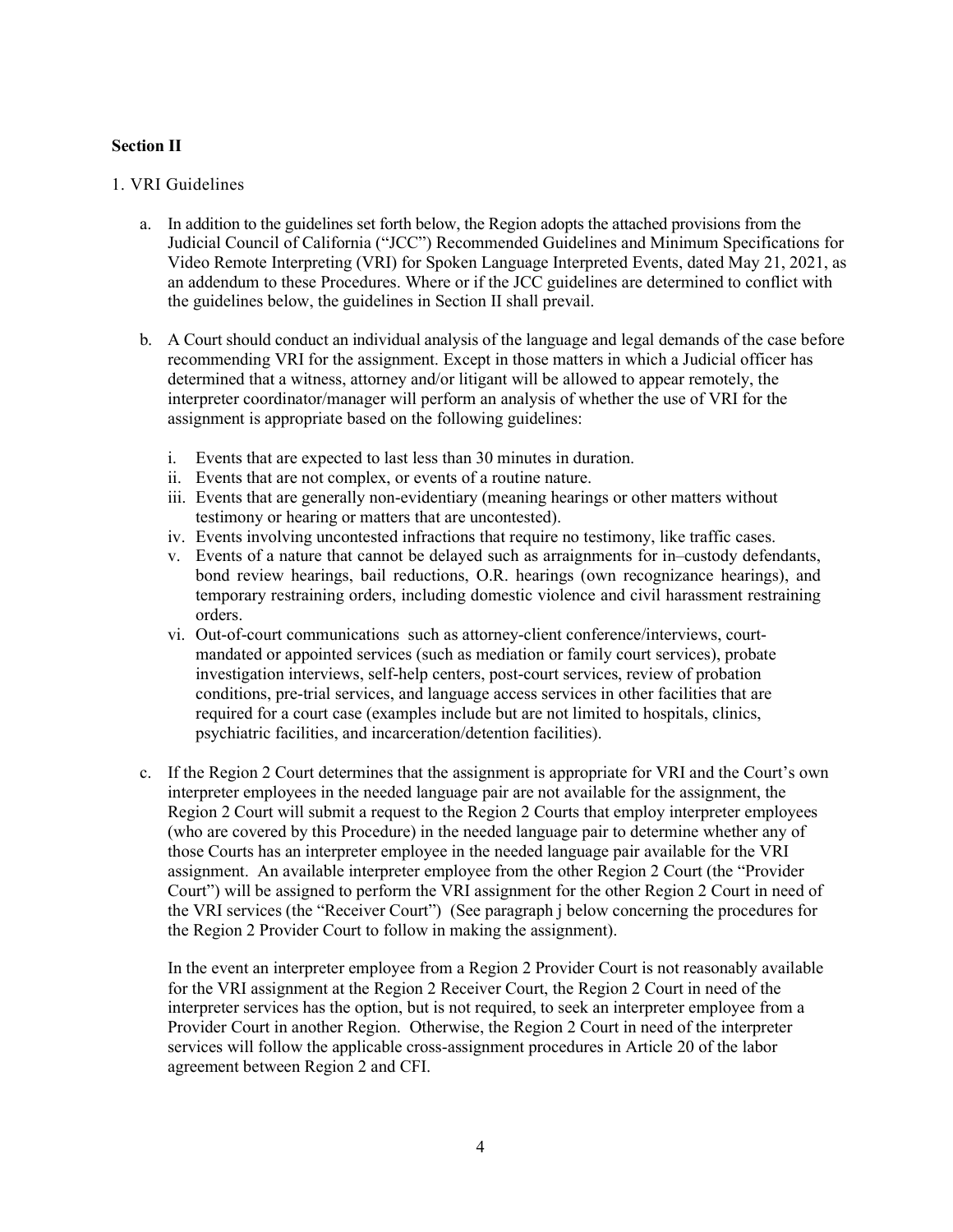- d. If the Region 2 Court determines VRI is not appropriate and an on-site interpreter is needed other than its own interpreter employee, the Region 2 Court in need of the interpreter services will follow the applicable cross-assignment procedures in Article 20 of the labor agreement between Region 2 and CFI.
- e. Training: prior to implementing VRI, training will be provided to Judicial Officers, interpreters and court staff on the use of these guidelines, the checklist to be used (See Section III below), as well as the use of the Court's VRI equipment, including but not limited to, an explanation and demonstration as to how the equipment works.
- f. Modes of Interpretation: generally, remote interpreting shall be performed in the consecutive mode, unless the audiovisual platform used provides for both consecutive and simultaneous mode. In such circumstance, the Judicial Officer determines which mode of interpretation should be used.

Initial instructions will be reviewed with participants prior to each VRI event and should include a brief instruction on the protocols for the consecutive and/or simultaneous mode(s) in the proceeding.

- g. Sight Translation: sight translation may be performed over VRI for appropriate events provided the interpreter has a clear and readable copy of the document(s). The documents may be provided by the document share function in the audio-visual platform, email or other digital scanning device.
- h. Confidential Communications: the Court will ensure a reliable method is in place for attorneyclient privileged communications and instruct all parties, including the interpreter, on a method for confidential communications.
- i. Ethics: interpreters using VRI are bound by the same professional standards as on-site court interpreters (CRC Rule 2.890) and the Judicial Council of California Professional Standards and Ethics for California Court Interpreters,  $5<sup>th</sup>$  edition, May 2013. When necessary, the interpreter shall inform the Judicial Officers of any impediments to performance.
- j. Assignments: to the extent feasible, VRI interpretations will be prescheduled. All interpreters performing VRI shall be trained on the use and protocol of VRI, prior to the assignment. Interpreters shall be assigned to VRI based upon the needs of the Court.

A Region 2 Provider Court will solicit volunteers to participate in the VRI rotation in each language pair for VRI assignments at Receiver Courts. In making VRI assignments, a Region 2 Provider Court will use reasonable efforts to rotate assignments among employee interpreters in the needed language pair who have volunteered to perform VRI assignments. However, if there are no volunteers, interpreters will be assigned on a rotation based upon need.

Whether the VRI interpretation is in a single event or multiple events, interpreters performing the VRI assignment(s) will have a minimum of a five-minute break between VRI events lasting more than five minutes. In the event an interpreter becomes fatigued during interpretation of a VRI event, the interpreter shall notify the Judicial Officer and request a break. A break shall be granted at Judicial Officer discretion.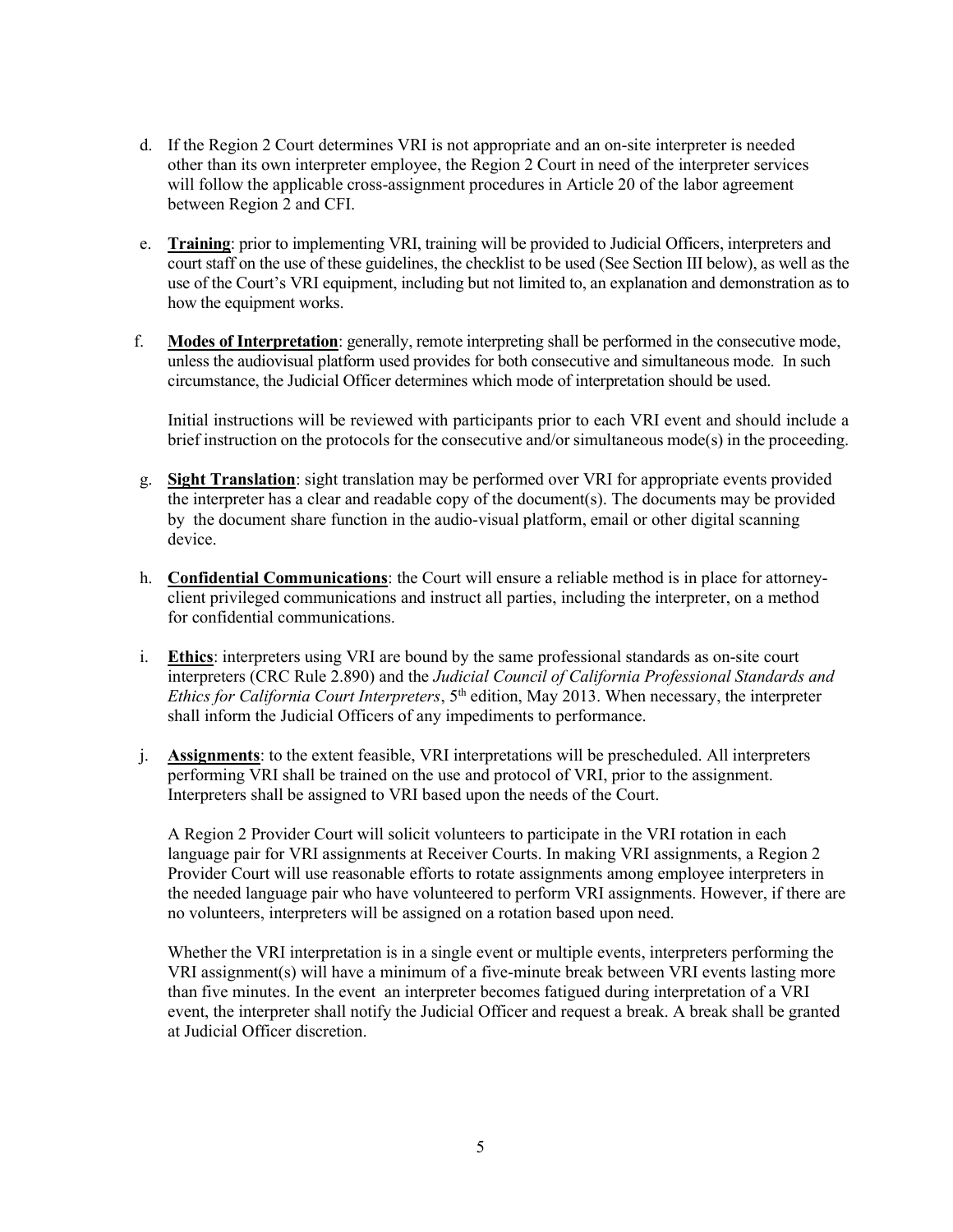2. End Point Conditions: This provision is applicable when a Region 2 Provider Court has assigned its interpreter employee to perform VRI for a Receiver Court, and/or a Region 2 Home Court has assigned its own Interpreter employee to perform VRI on behalf of the Home Court and the interpreter employee is remote from both the proceeding/event and the individual(s) for whom the interpreter employee is rendering the interpreting services. Such Courts will provide a separate room (with walls and a closable door), in a courthouse or other Court facility, where the interpreter performing VRI will not be interrupted or overheard. Notice should be posted outside of the room to encourage a quiet environment. It shall be the responsibility of the interpreter, at their choice, to post or not post the Notice. The Notice shall be provided by the Provider/Home Court as applicable. The room will include a workstation/desk with a chair for the interpreter to perform the VRI, and a computer set up that meets the minimum specifications in Section I, paragraph 4 above.

Although these Procedures contemplates that the interpreter employee will perform the VRI assignment(s) at a Court facility, the Procedure is not intended to preclude a Region 2 Court from providing VRI assignments to its interpreter employee(s) as a reasonable accommodation for disability or other serious medical condition, or in the event of an emergency, such as a natural disaster, fire, epidemic or pandemic which renders interpreter employees unable to report to work.

- 3. Unit Work and Contracting Out: use of VRI in spoken language shall not modify the contractual or statutory requirements related to bargaining unit work or contracting out unit work. Specifically, prior to utilizing an independent contractor, to perform spoken language VRI, the Court will ensure that there are no employee interpreters available to perform the spoken language VRI. See Government Code Section 71802.
- 4. Notice of Implementation: A Court seeking to implement VRI will provide 45 days' advance written notice to the Union that the Court plans to implement VRI as a Receiver Court and/or Provider Court. The notice will include the anticipated date of implementation, a brief description of the technology set up and anticipated dates of trainings. The Union will have the option of sending a representative to observe such interpreter training.
- 5. Preparation and Protocols: prior to beginning the interpretation in a VRI event, the remote interpreter will have an opportunity to confirm a clear view of speakers and to confirm a good audio and video connection has been established. Prior to or at the start of the proceeding, the interpreter will be notified of the nature of the proceeding, and the names of the participants, and will be provided any applicable documents relevant to the proceedings that may be reasonably available. Prior to beginning the interpretation in a VRI event, the Judicial Officer will confirm that all participants can hear the interpreter, the Judicial Officer, the parties, counsel and court reporter. The court should make clear that if for any reason VRI is not facilitating effective communication, any participant can request that the matter be suspended and/or rescheduled. The decision to continue and/or reschedule the matter shall rest with the Judicial Officer.
	- a. The following individuals must hear the remote interpreter's voice clearly and have clear access to one or more microphones to ensure that the interpreter can hear all their voices clearly.
		- i. Judicial Officer
		- ii. Defendant/Respondent
		- iii. Plaintiff/Petitioner
		- iv. Counsel for all parties
		- v. Prosecutor
		- vi. Any other LEP participant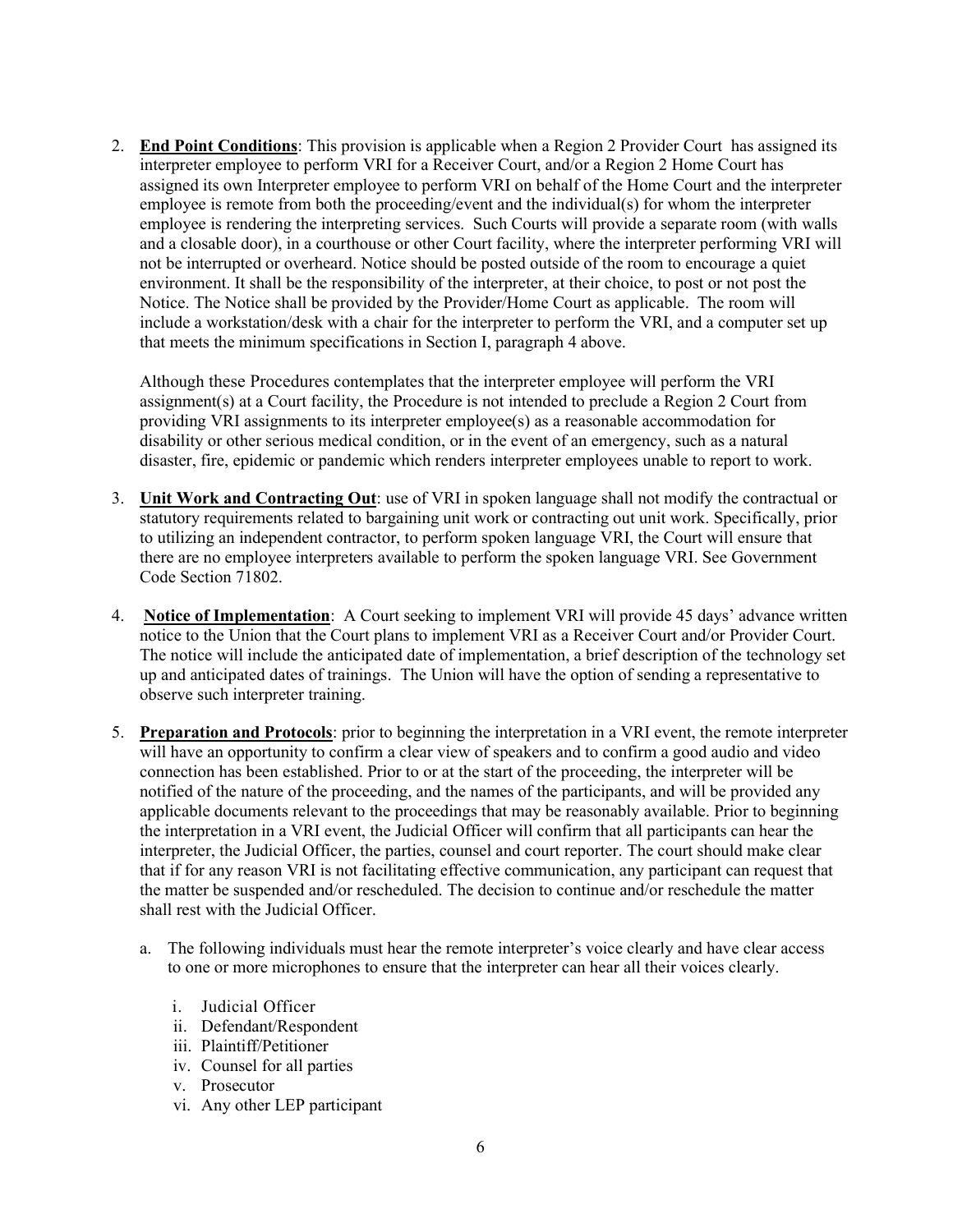- b. All parties and the interpreter need to check microphone and camera clarity before beginning interpretation.
- c. Courts and interpreters should have technical support easily available.
- d. Clear and concise operating instructions should be posted with the VRI equipment.

Note: it is critical that prior to the start of a VRI event, all parties, Judicial Officers, court staff, and officers of the court, know how to allow for confidential conferencing when needed.

#### Section III

1. Checklist

The interpreter coordinator or courtroom clerk, Judicial Officer, and remote interpreter should go through a checklist to ensure everything is in place prior to starting the hearing. An example of a checklist is as follows:

- Set meeting using Outlook or similar software that can provide all participants with logon details for hearing.
- Position and adjust webcams, phones, and headsets to ensure clear picture and sound for all courtroom participants.
- Make sure equipment is operational.
- Initiate a test with the assigned remote interpreter.
- Have an action plan to assist if a confidential attorney-client communication is requested.
- Share the confidential communication action plan with the interpreter.
- Upon completion of the test of the equipment and readiness:
	- i. Stand by for the Judicial Officers to request interpretation or for the hearing to begin.
	- ii. Confirm visibility and audibility for the Judicial Officer of both the court user and the interpreter.
	- iii. Inform Judicial Officer immediately if any technical difficulties arise.
	- iv. Remain present throughout the hearing until the Judicial Officer releases the interpreter.
	- v. Assist as needed with requests for confidential communication.
- After the hearing:
	- i. End meeting, which will drop all participants automatically.
- Remote Interpreter Responsibilities:
	- i. Make sure equipment is turned on and operational before the scheduled test.
	- ii. Be ready to answer when the Court representative initiates the equipment test.
	- iii. Check that your location is suitable for VRI such as adequate lighting, no distracting background noises or objects, etc.
	- iv. Adjust your equipment for clear picture and sound on all incoming and outgoing signals and devices.
	- v. Stand by for the Judicial Officer to request interpretation or call the hearing to order.
	- vi. Assist as needed to affirm visibility and audibility of the court user(s) and interpreter.
	- vii. Inform Judicial Officer immediately if there are any technical difficulties.
- viii. Remain in place until released by the Judicial Officer.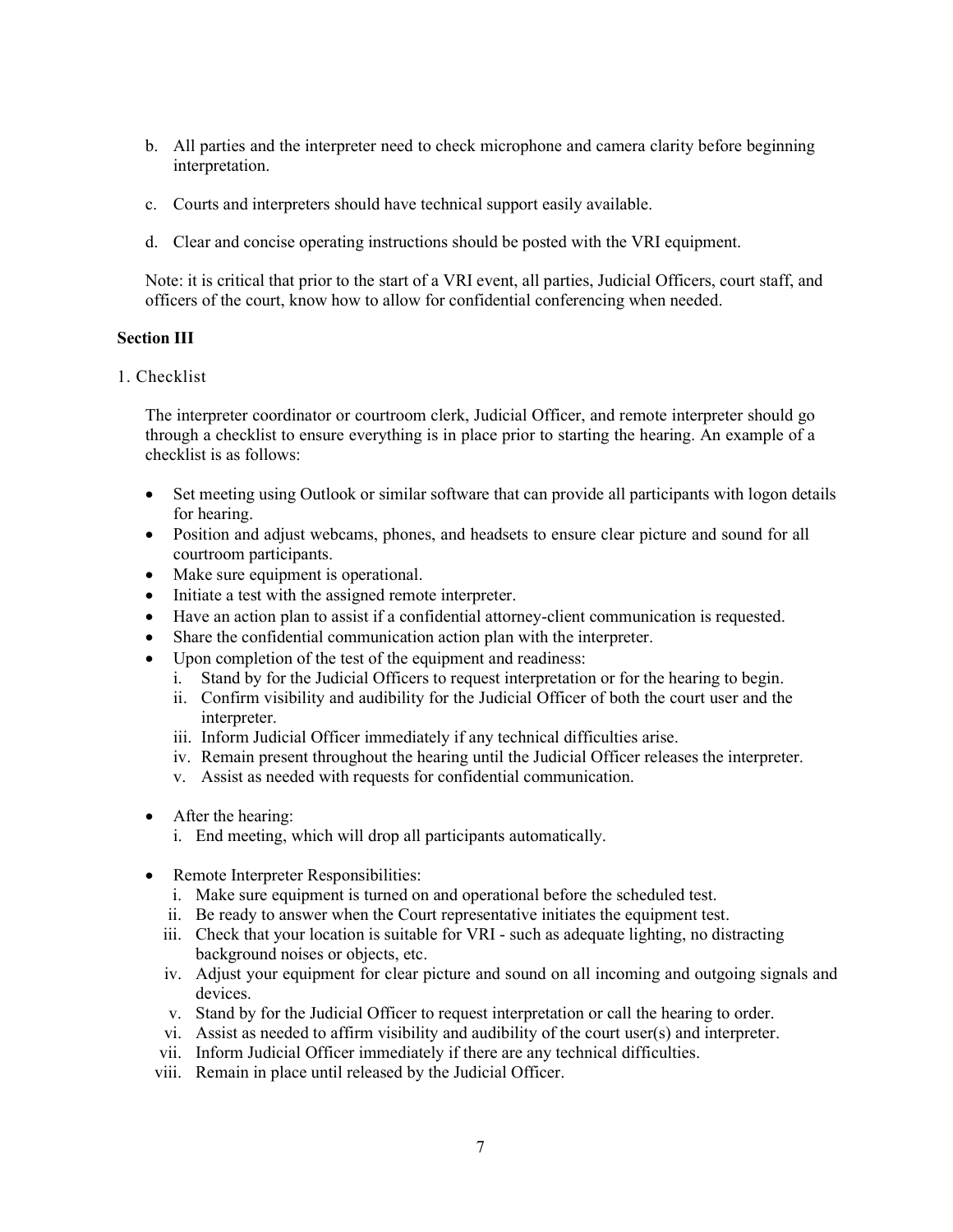## ADDENDUM REGARDING JCC RECOMMENDED GUIDELINES

#### The JCC has adopted Recommended Guidelines and Minimum Specifications for VRI, dated May 21, 2021. The Region 2 Courts will implement the following based upon the **JCC Guidelines:**

#### REGARDING JCC GUIDELINES FOR USING VRI IN COURT PROCEEDINGS

#### 1. Need to Interrupt or Clarify, and Suspend and Reschedule

When using VRI, the court should consult with the interpreter to determine how best to facilitate interruptions or clarifications that may be needed. The court should suspend and reschedule a matter if, for technology or other reasons, VRI is not facilitating effective communication, or if the interpreter finds the communications to be ineffective.

#### 2. VRI and VRI Challenges

The court shall be mindful of the particular challenges involved in remote interpreting, including increased fatigue and stress. Events involving remote interpreting should have shorter sessions and more frequent breaks.

#### 3. Participants Who Must Have Access

The remote interpreter's voice must be heard clearly throughout the courtroom, and the interpreter must be able to hear all participants.

#### 4. Visual/Auditory Issues, Confidentiality, and Modes of Interpreting

VRI is generally preferred over other methods of remote interpreting that do not provide visual cues, such as telephonic interpreting. However, there will be situations where VRI is not possible or is not necessary. (See below for visual/auditory issues and requirements for confidentiality that must be considered and accounted for when implementing VRI.)

#### 5. Documents and Other Information

The court shall ensure the availability of technology to communicate written information to the interpreter including a copy of exhibits being introduced, as well as information after a proceeding, such as an order, so the interpreter can provide sight translation to the Limited English Proficient (LEP) individual if needed.

#### 6. Professional Standards and Ethics

The same rules for using qualified interpreters apply to assignments using VRI. It is the intent of the language access plan to expand the availability of certified and registered interpreters through the use of VRI. All interpreters performing VRI should be familiar with – and are bound by – the same professional standards and ethics as onsite court interpreters.<sup>1</sup>

#### 7. Data Collection

- a. Courts using VRI in the courtroom should monitor the effectiveness of their technology and equipment, and the satisfaction of participants.
- b. For purposes of supporting funding requests, courts should track the benefits and resource savings resulting from VRI on an ongoing basis (e.g., increased certified/registered interpreter availability to assist with additional events due to the use of VRI, and any cost savings).

<sup>&</sup>lt;sup>1</sup> The requirements for provisionally qualifying an Interpreter can be found In Government Code section  $68651(c)$  and California Rules of Court, Rule 2.893.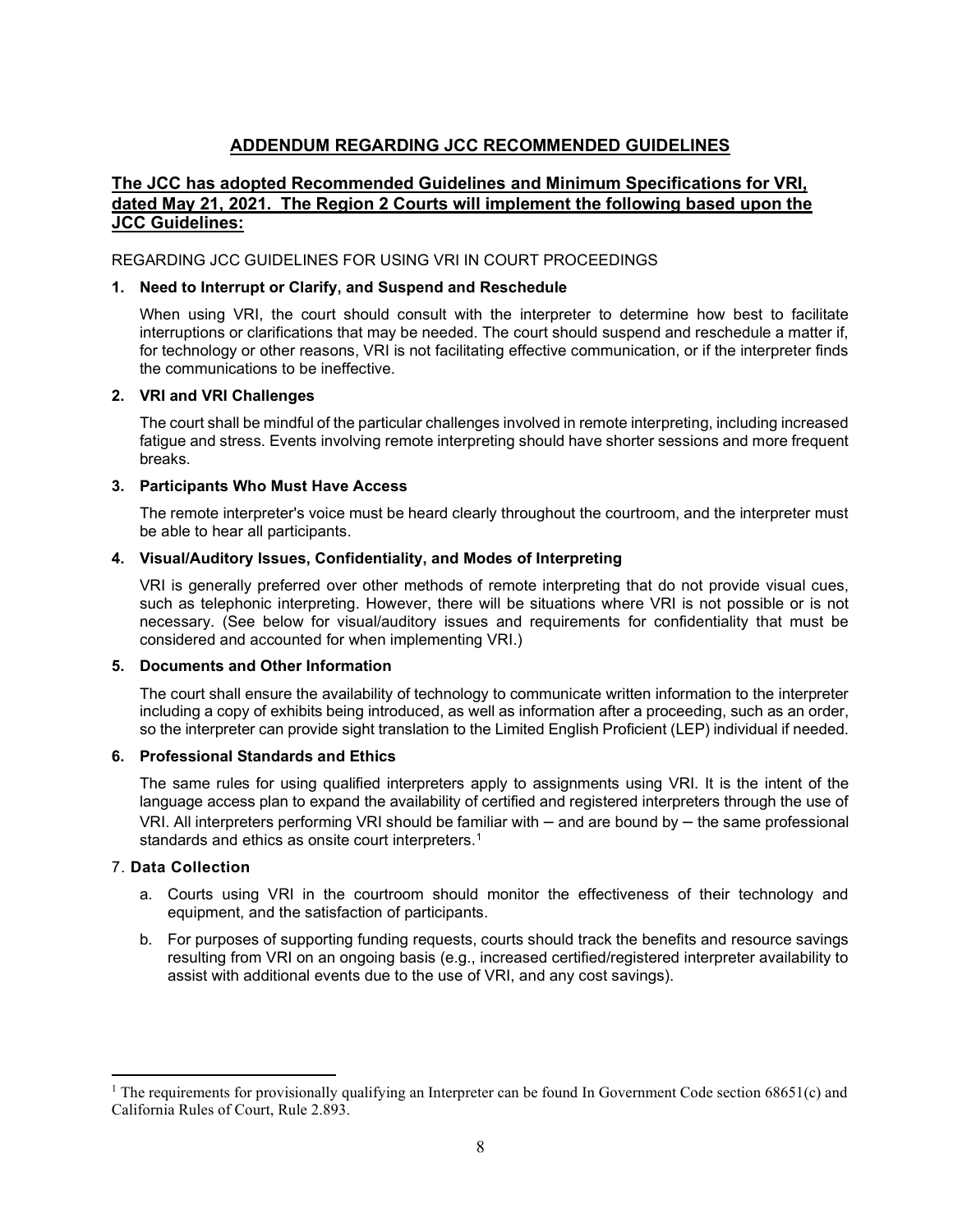# SUGGESTED LANGUAGE FOR THE JUDICIAL OFFICER WHEN CONSIDERING OBJECTIONS RELATED TO REMOTE INTERPRETING

We will have a court certified/registered (insert language) interpreter help us with these proceedings.

The interpreter is at a remote location and will appear in court via video- (or audio-) conference. Please remember to speak slowly and clearly and not speak at the same time as each other.

Do parties and counsel have any objections to the interpreter participating by remote interpreting for today's proceedings?

[Judge rules on objections, if any, or assists in resolving concerns.]

If proceeding with VRI (or audio):

Parties and counsel had no objections to the use of remote interpreting, so the court will proceed with today's hearing.

[or]

Parties and counsel objected to the use of remote interpreting, but the court has overruled those objections, so the court will proceed with today's hearing.

If not proceeding with VRI (or audio):

Parties and counsel objected to the use of remote interpreting. The court will not continue with today's hearing at this time and will reset this matter for a qualified (Insert language) language interpreter to be available in person.

Suggested Language to Include in the Minutes:

Interpreter (Insert name)\_\_\_\_\_\_\_\_\_\_\_\_ is present by video remote conferencing (or audio) and sworn to Interpret \_\_\_\_\_\_\_\_\_\_\_\_\_\_\_\_\_\_\_\_\_(Insert language) language for \_\_\_\_\_\_\_\_\_\_\_\_\_\_(Insert name) (lf appropriate)

Sworn oath on file with the Superior Court of California, County of